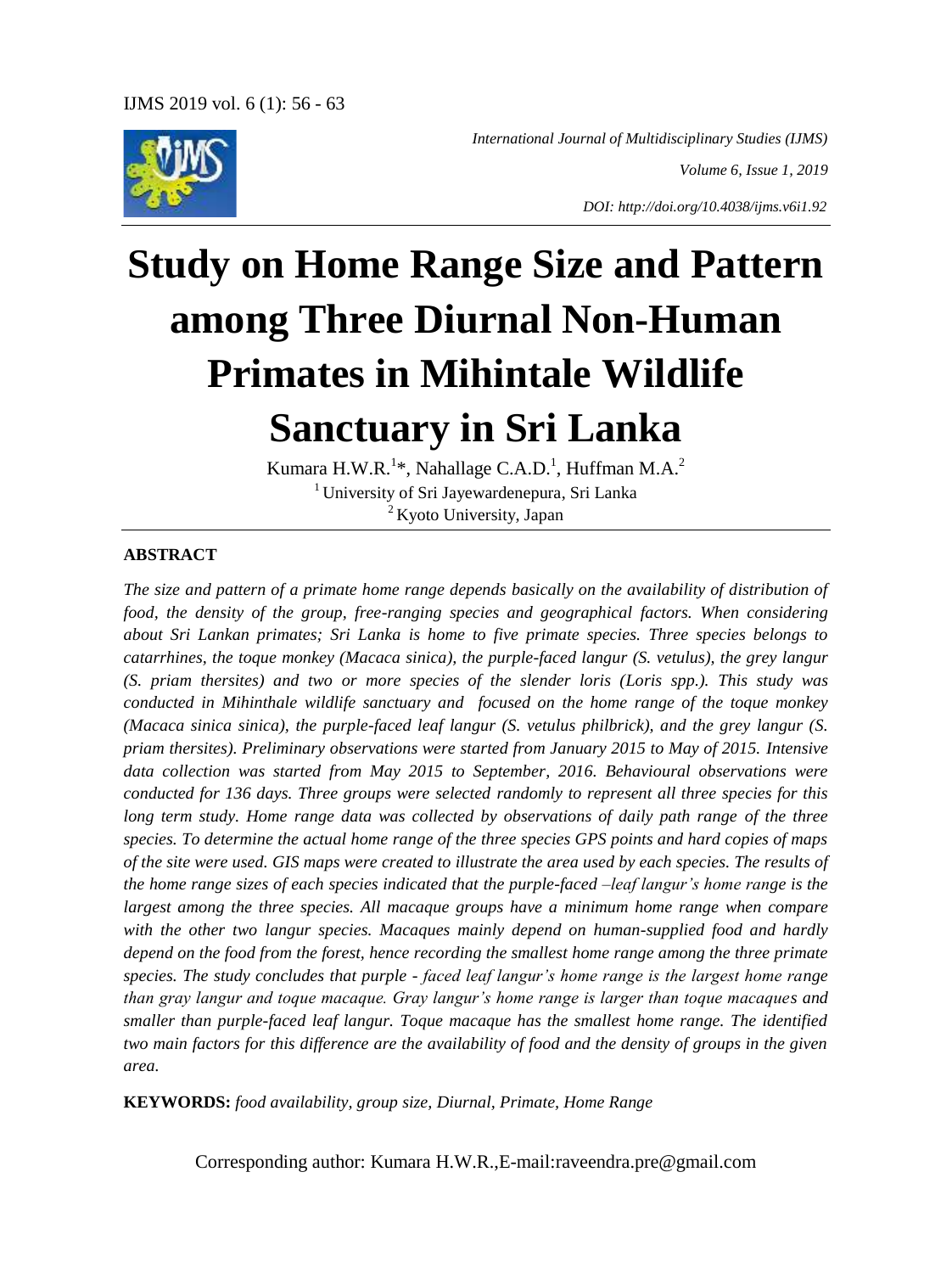## **INTRODUCTION**

A home range is a particular area in which an animal lives and moves on a periodic basis, and it is related to the concept of an animal's territory, which is the area that is actively defended. Historical evidence suggests that Mihintale is the oldest Sri Lankan wildlife sanctuary (Geiger, 1934; Kumara *et* al., 2018). Many parts of the dry zone had been cleared at different times for central agriculture between 800 to 2000 years ago (Holmes, 1958). However, with the dwindling of ancient civilization in Anuradhapura around 1200 A.D and with the changing of the kingdom's capital from Anuradhapura to Polonnaruwa, the region was abandoned by about 700 years ago (Dittus, 1985). The forest cover in Mihintale, including many dry zone forests, are considered to be secondary (Holmes, 1958). Mihintale is noteworthy as the world's oldest wildlife sanctuary, established more than 2200 years ago (Epigraphia Zeylanica, 1928). Mihintale wildlife sanctuary is located in the Anuradhapura District, North-Central Province, Sri Lanka, covering about 2,470 acres (999.6 Ha) Unanthanna *et* al., 2010). It comprises semi deciduous forest, scrublands, water-edge habitats, highly degraded tertiary forests and other vegetation in the archaeological sites (Kumara *et* al., 2018). The Kaludiyapokuna forest (KPF) has semideciduous forests dominated by *Ficus spp, Drypetes ebunum*, *Schleichera oleosa, Drypetes spp*, *Schleichera oleosa*, *Dialium ovoideum* and *Dimocarpus longan* (Unanthanna *et* al., 2010). The main objective of this study was to identify the home range size of three sympatric primate species in the Mihintale wildlife

sanctuary in Anuradhapura District. Sri Lanka is an important place to study primates because it is home to five primate species (Dela, 2007; Rudran, 2007; Nahallage *et* al., 2008). These species include three *catarrhines*, the toque monkey (*M. sinica sinica*), the purple -faced langur (*S. vetulus philbrick*), the grey langur (*S. priam thersites*) and two species of slender loris (*Loris spp*.). Numerous studies have shown that food availability plays a key role in determining primate biomass and home range (Kay et al., 1997).

## **METHODOLOGY**

Preliminary observations were started from January 2015 to May of 2015. Intensive data collection was started from May 2015 to September 2016 totaling to 697 observation hours. Before this, three months (January to March 2015) were spent on habituating the monkeys in each troop to the presence of the research and to establishing individual identification of each monkey. The total period of the daily path and home range in the study period was 136 days (including pilot research) which started from January 2015 and continued till September 2016. The total study period divided into three main periods according to different seasons. Period I was from April to September 2015 ( $1<sup>st</sup>$  Dry season), Period II (Rainy season) was from October to March 2016, and period III was from April to September 2016 ( $2<sup>nd</sup>$  Dry season). Three groups were selected randomly to represent all three species by randomly for this long term study. Home range data was collected by observations of daily path range. To determine the actual home range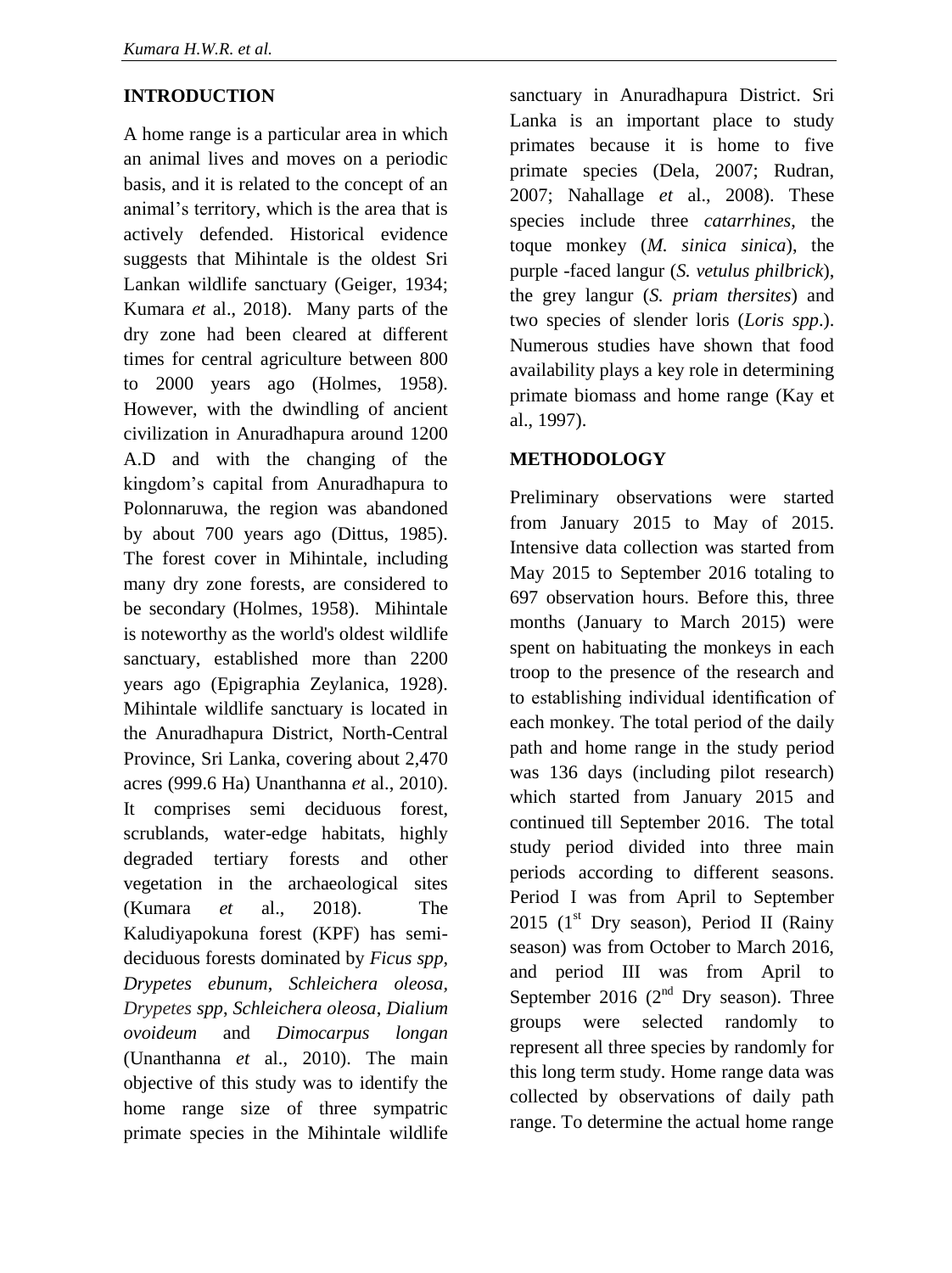of the three species GPS points and hard copies of maps of the site were used. GIS maps were created to illustrate the area used by each species Arc desktop ten software was used to create the maps. Satellite images (last updated on 10 January 2018 in Google earth) were downloaded from Google map saver version 1.03 and were geo-referenced.

# **RESULTS & DISCUSSION**

The whole study period was divided into three main periods.  $1<sup>st</sup>$  and  $3<sup>rd</sup>$  periods as dry seasons and the second period as the rainy season**.** The total home range size during the 1st dry season of *S. priam thersites, S. vetulus philbrick* and *M. sinica sinica* groups were 9.6 ha, 9.3 ha and 6.9 ha respectively. During the rainy season the total home range size were 5.3 ha, 15.8 ha and 7.1 ha respectively. In the 2 nd dry season, *S. priam thersites, S. vetulus philbrick* and *M. sinica sinica*  groups were 8.9 ha 12.1 ha and 6.1 ha respectively (Fig 1, 2 and 3). The use of space as a defended territory or an undefended home range is dependent upon the resources that it contains. The overlap between *S. vetulus philbrick* and *S. priam thersites* groups were extensive (7.2 ha) during the period of the  $1<sup>st</sup>$  dry season, while the overlap between *S. vetulus philbrick* and *S. priam thersites* groups were minimal (5.7 ha) during the  $2<sup>nd</sup>$  dry season (Fig.4). The overlap between *S. vetulus philbrick* and *M. sinica* groups were extensive (5.2 ha) during the period of rainy season, while the overlap between *S. vetulus philbrick* and *M. sinica sinica*  groups were minimal (4.3 ha) during the 1<sup>st</sup> dry season. The overlap between group

*S. priam thersites* and group *M. sinica sinica* was extensive (4.8 ha) during the period of rainy season, while the overlap between group *S. vetulus philbrick* and group *M. sinica sinica* was minimal (2.3 ha) during the raining season. Food resources are important for determining home range size. The results of this study show that *S. vetulus philbrick* and *S. priam thersites* at Mihintale different in several aspects of their ranging behaviour. The biggest home range size out of the three species was recorded from *S. vetulus philbrick* and the smallest home range was recorded from *M. sinica sinica*. Home range size is known to decrease with the increase in food resources (McKey et al., 1982).

In comparison, during all three periods of study of the home range sizes, the largest home range was identified from the *S. vetulus philbrick* and smallest home range size was identified from *M. sinica sinica*. Home range size within species has also been shown to increase with group size and decrease concerning the density of conspecifics (Vandacone, 2011). According to Vandercone (2011), at Kaludiyapokuna it was shown that larger home range size for *S. vetulus philbrick*  could be due to large group size than *S. priam thersitesas* as a result of a comparatively low density of conspecifics. Present study found that the three species' home range sizes were different from previous findings of other colobine and macaque species (Table 1). At Polonnaruwa the average group size for *S. vetulus philbrick* was 8.4 and it is one of the highest for colobine populations in the world (Davies, 1994). There were a few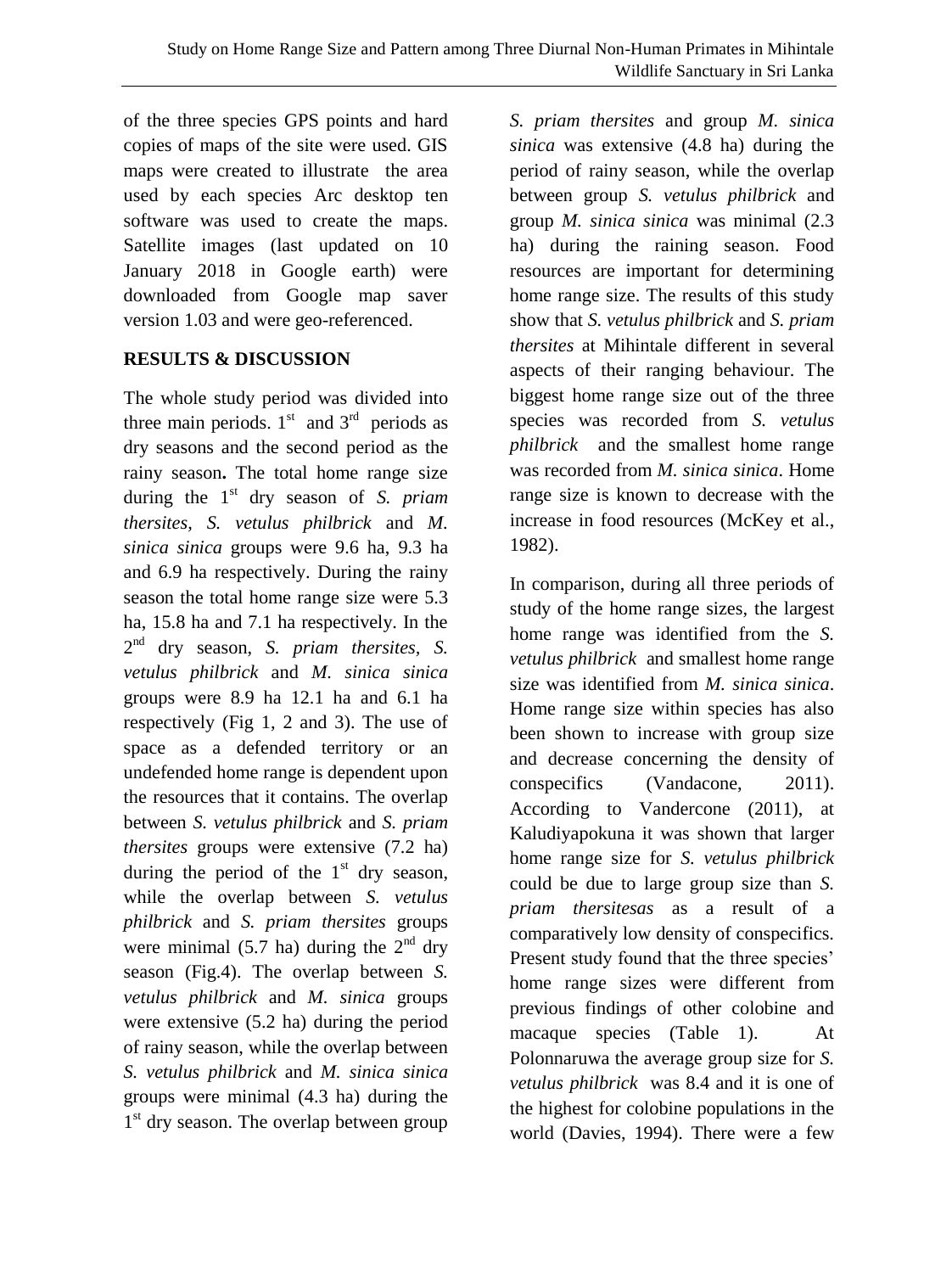important differences in the home ranges of the three species in Mihintale from other sites, specifically home range size. The three species home ranges were smaller in when compared to the same species in Polonnaruwa and other Asian counties. However, Kaludiyapokuna was similar to Mihintale. The discrepancy in home ranges reported for *S. priam thersites* in this study and previous studies may be due to differences in the sizes of the study groups, density of conspecifics, or differences in resource availability

between study localities. Since the vegetation compositions within the home ranges of both groups were relatively similar, and the availability of provisioned food was also relatively similar. However, it is unlikely that the difference in home range sizes between *S. priam thersites* and *S. vetulus philbrick* were due to differences in resource availability. The individual density of S*. priam theirsites* and *M. sinica sinica* was greater than that reported by other studies.

**Table 1**: A comparison of home range size on Colobine species and Macaque species in Asia

| <b>Species</b>                 | Home range (ha) | <b>Study site</b> | Reference                      |
|--------------------------------|-----------------|-------------------|--------------------------------|
| S. vetulus philbrick           | 11              | Sri Lanka         | Vandercone, (2011)             |
| S. priam theirsites            | $10 - 15$       | Sri Lanka         | Hladik, (1977)                 |
| S. priam thersites (Group A)   | 9.4             | Sri Lanka         | Vandercone, (2011)             |
| S. priam thersites (Group B)   | 7.8             | Sri Lanka         | Vandercone, (2011)             |
| M. fascicularis                | $09-18$         | Singapore         | Sha & Hanya, (2013)            |
| M. fuscata                     | 370             | Japan             | Fooden and Aimi, (2005)        |
| M. mulatta                     | 1600            | China             | Southwick et al., (1996)       |
| M. larvatus                    | 138             | Malaysia          | Matsuda et al., (2009)         |
| T. leucocephalus               | 23.8            | China             | Zhou et al., (2011)            |
| T. francoisi                   | 19              | China             | Zhou et al., (2011)            |
| M. mulatta                     | 453             | Bangladesh        | Shoma & Feeroz, (2014)         |
| M. nemestrina                  | 60-825          | Thailand          | Caldecott, (1986)              |
| M. nigra                       | 156-725         | Indonesia         | O'Brien & Kinnaird, (1997)     |
| P. melalophus                  | 30              | Malaysia          | Bennett, (1986)                |
| P. potenziani                  | 33              | Indonesia         | Fuentes, (1996)                |
| M. tonkeana                    | 353-735         | Indonesia         | Riley, (2008)                  |
| M. s. aurifrons                | 64              | Sri Lanka         | Weerasekara & Ranawana, (2017) |
| S. priam thersites (Period 01) | 9.6             | Sri Lanka         | This study                     |
| S. priam thersites (Period 02) | 5.3             | Sri Lanka         | This study                     |
| S. priam thersites (Period 03) | 8.9             | Sri Lanka         | This study                     |
| S. vetulus (Period 01)         | 9.3             | Sri Lanka         | This study                     |
| S. vetulus (Period 02)         | 15.8            | Sri Lanka         | This study                     |
| S. vetulus (Period 03)         | 12.1            | Sri Lanka         | This study                     |
| M. sinica (Period 01)          | 6.9             | Sri Lanka         | This study                     |
| M. sinica (Period 02)          | 7.1             | Sri Lanka         | This study                     |
| M. sinica (Period 03)          | 6.1             | Sri Lanka         | This study                     |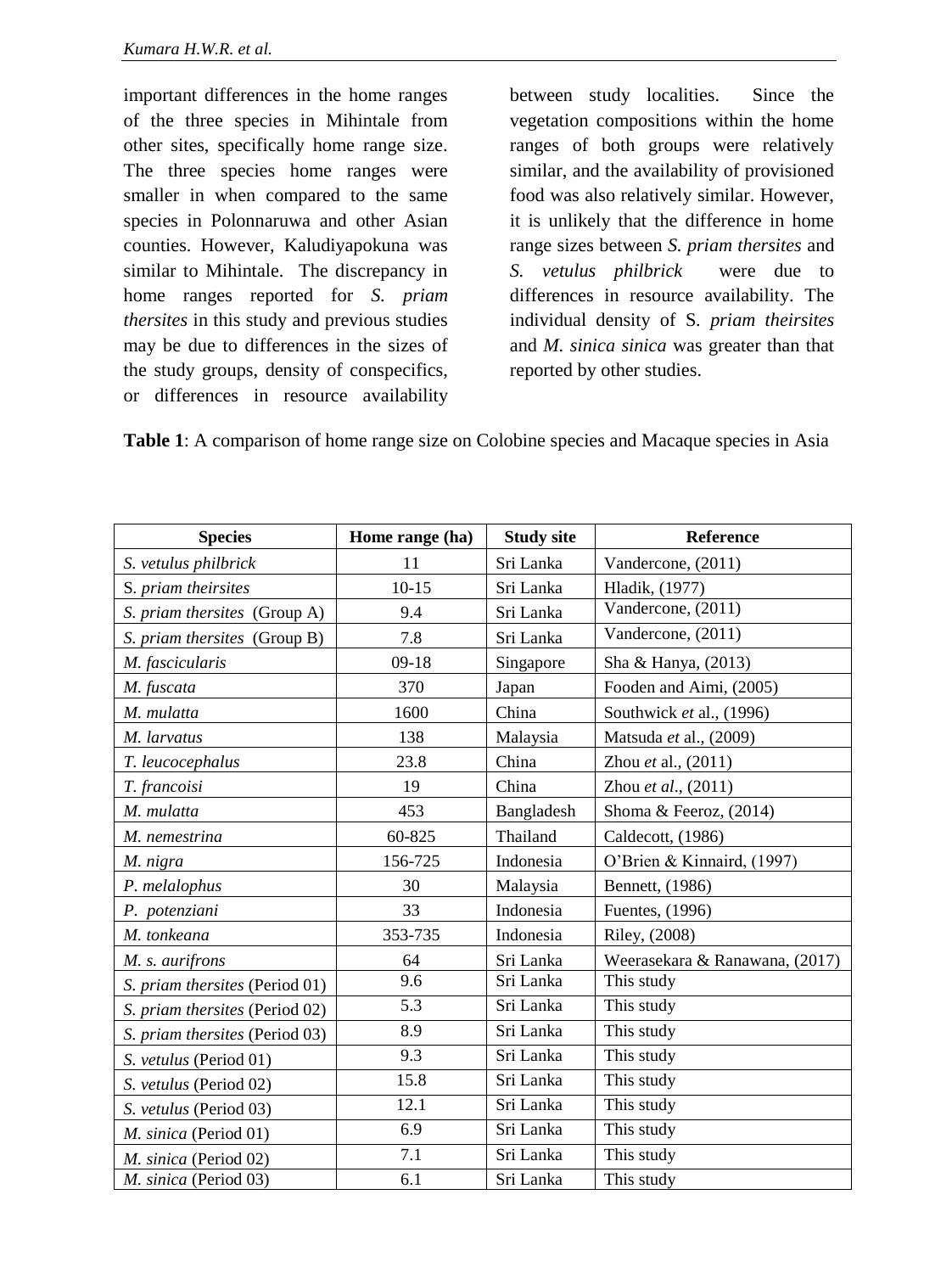## Study on Home Range Size and Pattern among Three Diurnal Non-Human Primates in Mihintale Wildlife Sanctuary in Sri Lanka



**Figure 1.** Home ranges of *S. priam thersites* (gray colour)*, S. vetulus* (purple colour) and *M. sinica* (brown colour) group during the  $1<sup>st</sup>$  day season



**Figure 2.** Home ranges of *S. priam thersites* (gray colour)*, S. vetulus* (purple colour) and *M. sinica* (brown colour) group during the rainy season



**Figure 3.** Home ranges of *S. priam thersites* (gray colour)*, S. vetulus* (purple colour) and *M. sinica* (brown colour) group during the  $2<sup>nd</sup>$  day season



**Figure 4.** The comparison of home range sizes of three species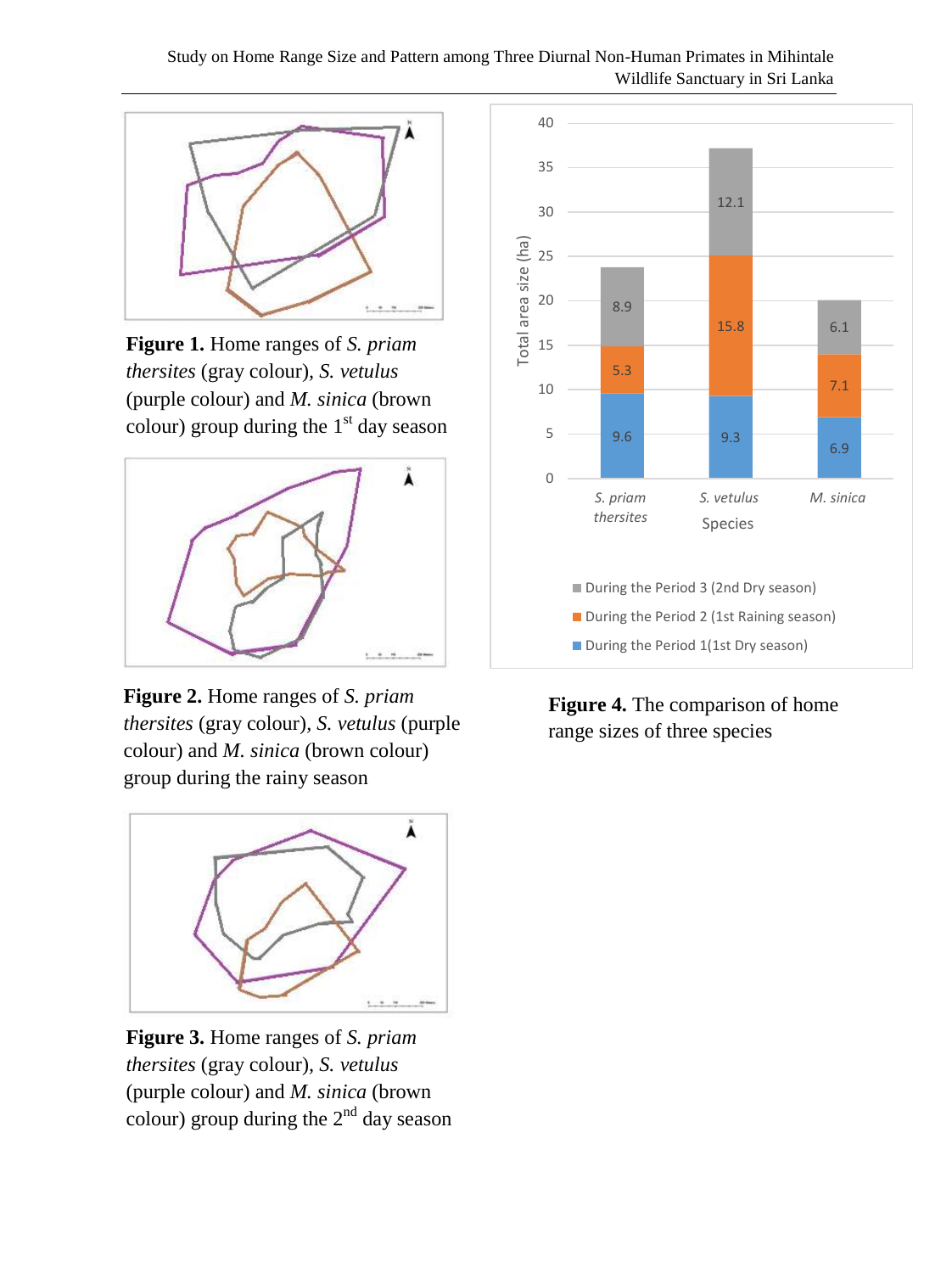# **CONCLUSION**

The study concludes that purple-faced leaf langur's home range is the largest home rage than gray langur and toque macaque. Gray langur's home range is larger than toque macaque and smaller than purplefaced leaf langur. Toque macaque has the smallest home range. The three species home ranges were smaller in comparison with the species in Polonnaruwa and other Asian counties. Similar associations between group size and home range size have also been observed in other folifrugivorous primates (Chapman, 1989).

## **LIST OF REFERENCE**

Bennett, E. L., and Davies, A. G. (1994). The ecology of Asian Colobines. In A. G., Davies, J. F., Oates (Eds.), Colobine Monkeys: *Their Ecology Behaviour and Evolution Cambridge*: Cambridge University Press. 129- 171.

Caldecott, J. O. (1986). An ecological and behavioural study of the pig-tailed macaque. New York: Karger. 262.

Chapman, C. A. (1989). Primate seed dispersal: The fate of dispersed seeds. *Biotropica* 21, 148-154

Davies, G. A. (1994). Colobine populations. The natural history of African colobines. In A.G. Davies, & J.F. Oates (Eds.), *Colobine Monkeys: Their Ecology Behaviour and Evolution.*, Cambridge: Cambridge University Press. 285-310.

Dela, J. (2007). Seasonal food use strategies of *Semnopithecus vetulus nestor*, at Panadura and Piliyandala, Sri Lanka. *International Journal of Primatology*, 28, 607-626.

Dittus, W. P. J. (1985). The influence of cyclones on the dry evergreen forest of Sri Lanka. *Biotropica*, 17, 1-14.

Fooden, J., & Aimi. M. (2005). Systematic review of Japanese macaques, *Macaca fuscata. Fieldiana Zoology*. 104: 1–200.

Fuentes, A. (1996). Feeding and ranging in the Mentawai Island langur (*Presbytis potenziani*). *International Journal of Primatology*, 17, 525-548.

Geiger, W. (1934). The Mahawamsa (The Great Chronicle of Ceylon-Sri Lanka) OxforUniversity Press London.

Hladik C. M. (1977). A comparative study of the feeding strategies of two sympatric species of leaf monkeys: Prebytis senex and Presbytis entellus. In T. H. Clutton-Brock (Ed.), *Primate Ecology*: Studies of feeding and ranging behaviour in lemurs, monkeys and apes (323-353), New York: Academic Press.

Holmes, C. H. (1958). The broad pattern of climate and vegetational distribution in Ceylon. *Ceylon Forester*, 2: 209-225.

Kay, R. F., Madden, R.H., Van Schaik, C., & Higdon, D. (1997). Primate species richness is determined by plant productivity: Implications for conservation. Proceedings of the National Academy of Sciences USA, 94, 13023- 13027.

Kumara, H. W. R., Nahallage C.A.D., Huffman, M.A (2018). Perceptions and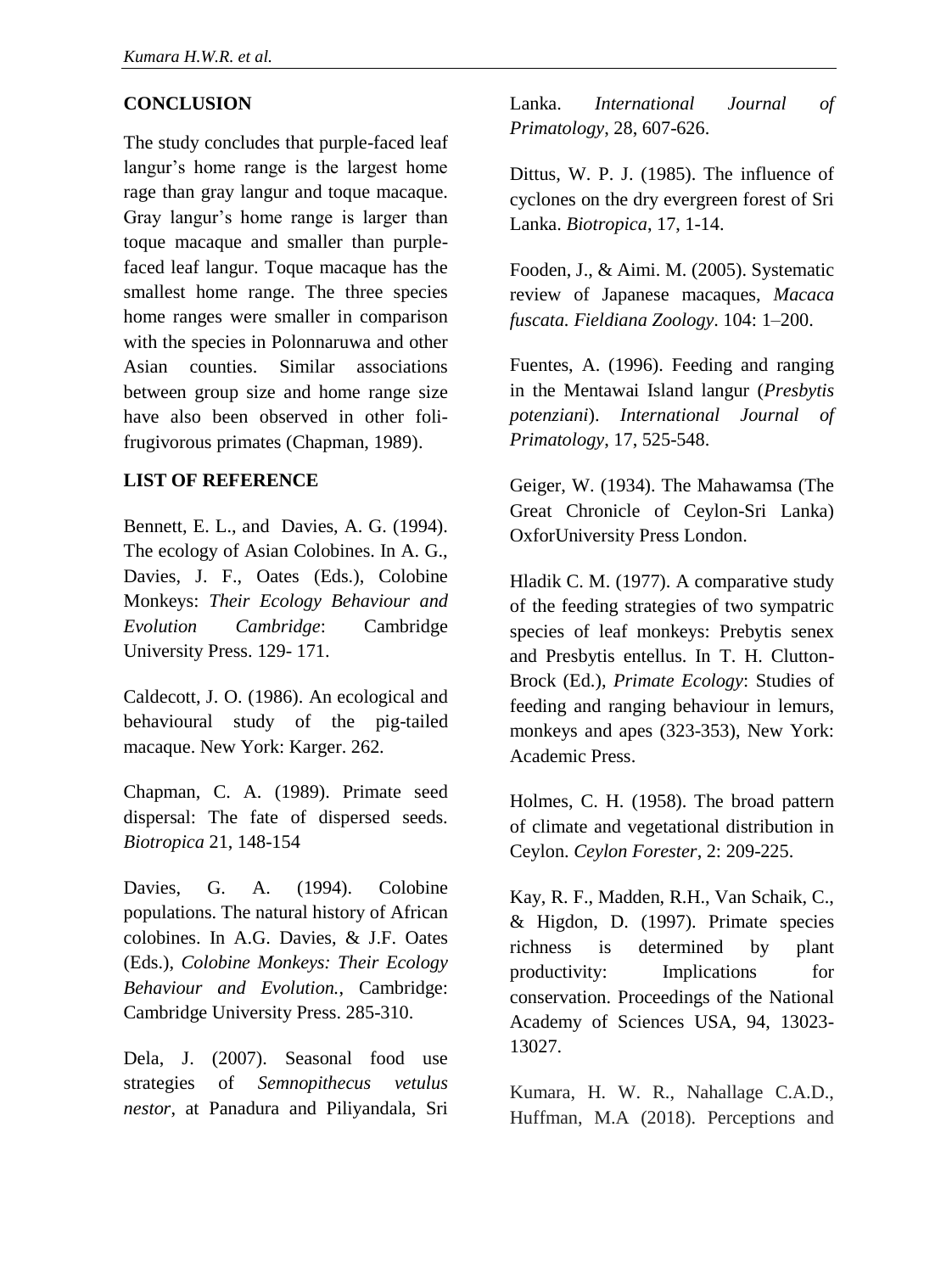Attitudes among Venders towards Nonhuman Primates in Mihintale Wildlife Sanctuary in Sri Lanka. *International Journal of multidisciplinary Studies*, *5*(2).

Matsuda, I., Tuuga, A., & Higashi, S., (1996). Ranging behavior of proboscis monkeys in the riverine forest with special reference to ranging in inland forest. *International Journal of Primatology*, *30*, 313-325.

McKey, D. B., Gartlan, J. S., Waterman, P. G., & Choo, G. M., (1981). Food selection by black colobus monkeys (*Colobus satanas*) in relation to plant chemistry. *Biological Journal of the Linnean Society*, *16*, 115-146.

Nahallage, C. A., Huffman, M. A., Kuruppu, N. and Weerasingha, T. (2008). Diurnal Primates in Sri Lanka and People's Perception of Them. *Primate Conservation*, *23*(1), 81-87.

O'Brien, T., & Kinnaird, M. (1997). Behaviour, diet and movement of the Sulawesi crested black macaque (*Macaca nigra*). *International Journal of Primatology 18*: 321-351

Riley, E. P. (2008). Ranging patterns and habitat use of Sulawesi Tonkean macaques (*Macaca tonkeana*) in a human‐ modified habitat. American Journal of Primatology: *Official Journal of the American Society of Primatologists*, 70(7), 670-679.

Sha, J. C. M., & Hanya, G. (2013). Diet, activity, habitat use, and ranging of two neighboring groups of food‐enhanced

long‐tailed macaques (*Macaca fascicularis*). *American Journal of Primatology*, *75*(6), 581-592.

Shoma, S. F., & Feeroz, M. M. (2014) Population organization and ranging pattern of Rhesus macaque (*Macaca mulatta*) at Bandar, Narayanganj. *Jahangirnagar University Journal of Biological Sciences*, *3*(1), 27- 35.

Southwick, C. H., Zhang Y. Z., Jiang H. S., Liu Z. H. & Qu, W. (1996). Population ecology of rhesus macaques in tropical and temperate habitats in China. In: (J.E. Fa and D.G. Lindburg, eds.). Evolution and ecology of macaque societies. Cambridge University Press, *Cambridge*. 95–105.

Unanthanna, W. M. J. R. K. W. and Wickramasinghe, S. (2012). Population distribution, Threats and conservation status of *Semnopithecus priam thersites* at Mihintale sanctuary, Sri Lanka. In Proceedings of *International Forestry and Environment Symposium* , *15*(1).

Vandercone, R. (2011). Dietary Shifts, Niche Relationships and Interspecific Competition in Sympatric Grey Langur (*Semnopithecus entellus*) and Purple-faced Langur (*Trachypithecus vetulus*) in Sri Lanka. All Theses and Dissertations (ETDs).

Waterman, P. G., Ross, J. A. M., Bennet, E. L., & Davies, A. G. (1988). A comparison of the floristics and leaf chemistry of the tree flora in two